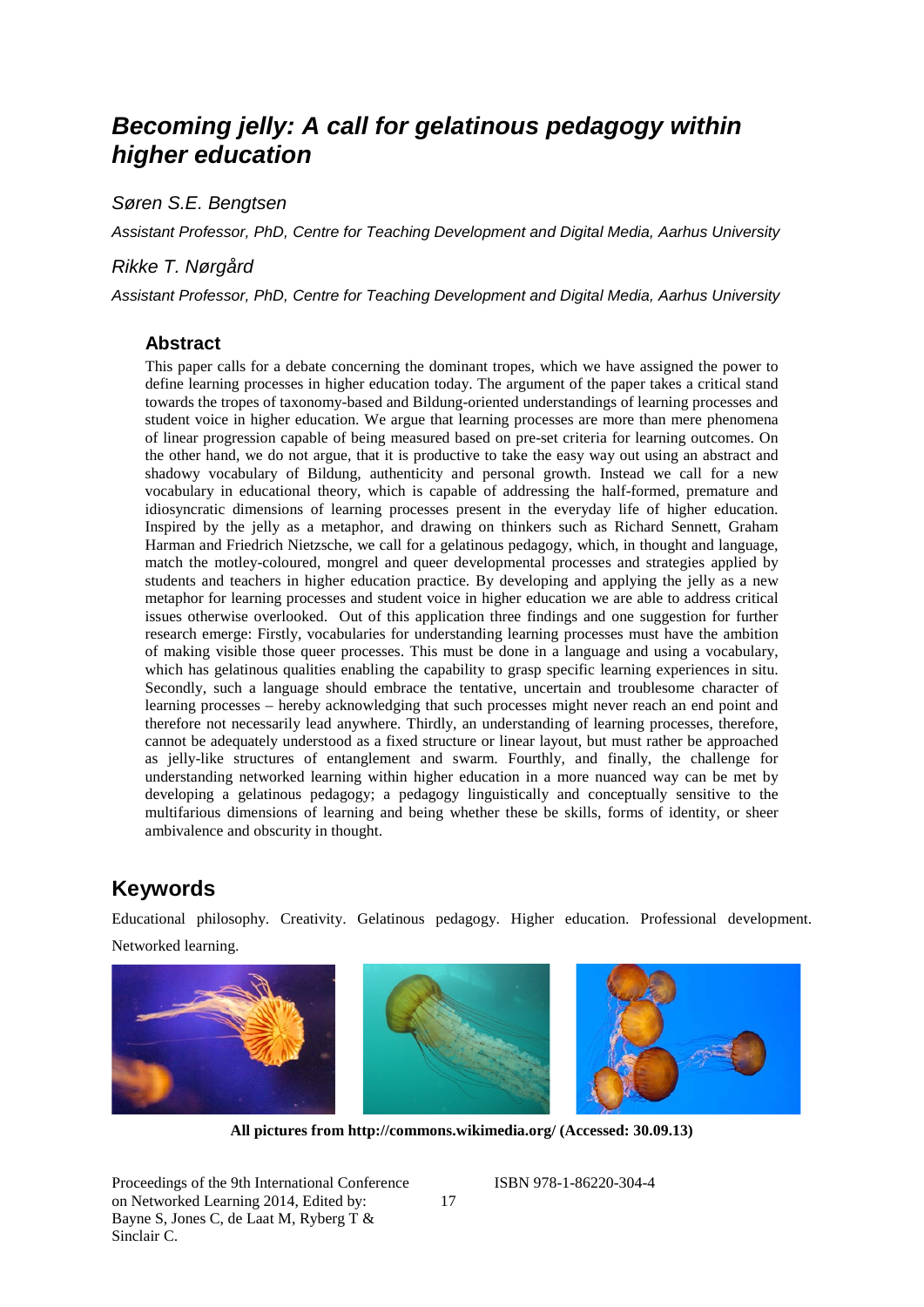## **Why we need gelatinous pedagogy and a jelly-like vocabulary**

A dominant discourse in higher education policy and research articulates the need for a more "visible" curriculum and more visible learning and teaching strategies (Hattie 2011). In this discourse we find a tendency to linear understandings of learning processes which can be made explicit and articulated in alignment-strategies and learning taxonomies (Biggs & Tang 2007; Ramsden 2008; Dee Fink 2013). This understanding of learning processes focus on coherent logical progression, consistency and criteria-based options for assessment and evaluation of student competences and learning outcomes.

This discourse has been, for some time now, objected to as a phenomenon of "managerialism" and "accountability" within higher education by educational philosophers such as Ronald Barnett (2013; 2011), Denise Batchelor (2008; 2006), Gert Biesta (2006) and Ray Land (2004). In this context, and in the paper as a whole the term "education" is not used to denote the institutional and organizational dimensions of higher education, but more existential and pedagogical dimensions. In a similar way Danish educational philosophers such as Finn Torbjørn Hansen (2010) and Thomas Rømer (2010) warn that higher education risks becoming a place without a genuine possibility for creativity, change and wonder. Denise Batchelor points out that contrary to the dominant discourse on student identity and learning approaches within higher education:

[Student] voice is exploratory, uncertain, not always in control, and suffers periods of obscurity in thought that seem like failure. It can be an apparently unproductive voice without an immediately clear result, whereas the student voice today is required to be demonstrably productive rather than speculative, matured and developed rather than maturing and developing. (Batchelor, 2008, p. 54)

Batchelor argues that learning processes is rarely possible to capture in categorical taxonomies for skills and competences, and that teaching strategies in everyday practice are not essentially structural, functional and linear phenomena, but plastic and to a large degree unpredictable events. Ronald Barnett and Kelly Coate (2006) make a similar point regarding core curriculum in higher education. According to Barnett and Coate: "A curriculum is not the kind of entity which exists straightforwardly in the world. Like the unicorn or the yeti, it is not so much that no one has ever seen a curriculum in full flight; it is more that it is the kind of entity that never could be immediately witnessed." (Barnett & Coate 2006: 154). This points to a need for a new and more elastic and flexible language for describing everyday learning and teaching processes.

However, the critical literature referred to above does not itself offer a clear and developed alternative language. On the contrary this counter-discourse brandishes terms such as "authenticity", "personal growth", and "individual voice" as key factors. Critically speaking, and as shown in recent research into teacher and student voice in higher education (Bengtsen 2014; Bengtsen 2012; Bengtsen 2011), it is hard to form an alternative productive vocabulary if we build on parameters such as that a core curriculum can never be immediately witnessed, or that the Bildung-like qualities of learning outcomes are betrayed at the very instance it is captured in categories or taxonomies. This educational "escapism" (our term) is confronted with "pedagogical paralyzes" as it cloaks and black boxes the very learning processes educational theorists are interested in bringing forth and articulating.

We acknowledge that educational frameworks building on either the thought of alignment or maturation and growth are all needed to manage and reflect the challenges of teaching and learning experiences within higher education. We argue that such, often mutually exclusive, discourses all share the ideal of progression - and thus have saturated the language of educational theory with a semantics of progression. However, many teachers and students do not necessarily relate their experiences within higher education to linear progression and development, but often feel they are sidetracked, lost, or in others way do not meet the wished for outcome of the university as an institution. Most educational theories are well aware of these dilemmas in specific teaching and learning practices, so this point does not in itself create a new turn in educational theory. Such theories, nevertheless, assimilate such diverse and multiform experiences into a language of coherence and progression. Therefore, we need a language in educational theory which is able to embrace and articulate phenomena which are contradictory, ambivalent and mongrel in a more sensitive and loyal way. Such a renewed language makes possible new ways of reflecting pedagogical practice e.g. by the use of metaphor at first and later on by more systematic conceptualization -with the aim of enriching and change pedagogical practice through such a new vocabulary.

This claim is based in theories on metaphor going back to Nietzsche's point that "Improving our style means improving our ideas" (Nietzsche 2008: 440), which can be seen mirrored in the spanish philosopher José Ortega

18

Proceedings of the 9th International Conference on Networked Learning 2014, Edited by: Bayne S, Jones C, de Laat M, Ryberg T & Sinclair C.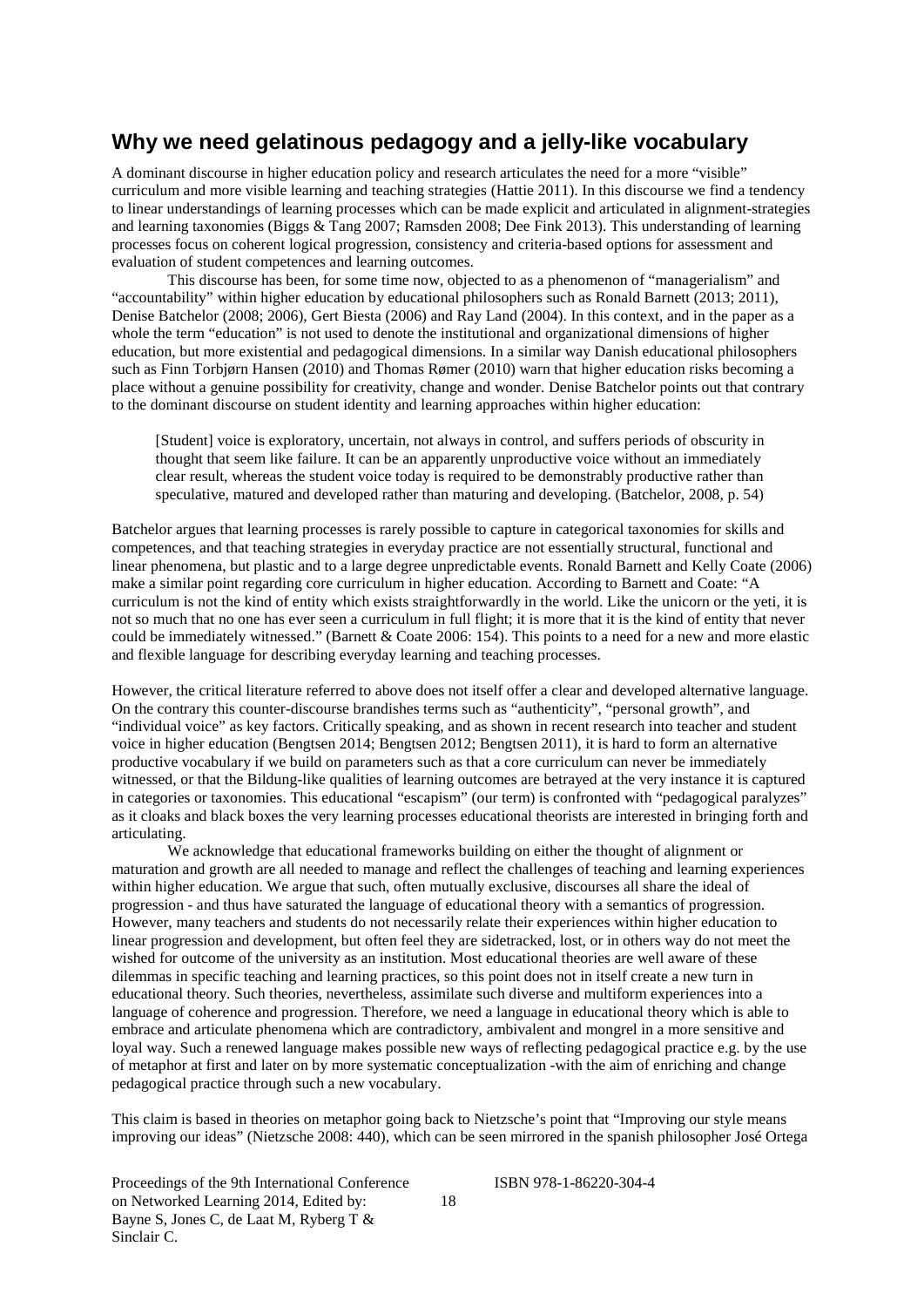Y Gassets's understanding of the relation between word and world: "Now then, imagine the importance of a language or system of expressive signs whose function was not to tell us about things but to present them to us in the act of executing themselves." (Ortega 1975: 138; see also Bengtsen 2014). In modern linguistic theory this point is brought forth by Lakoff and Johnson (2003) and John van Maanen (1995). This builds on the understanding that the words we use influence the way we think and talk about our practices as students and teachers, which then influence our thinking, talking and structuring of learning processes, courses, learning outcomes, and institutional structure. We argue that pedagogical reflection through a vocabulary more sensitive towards the mongrel nature of pedagogical practice may faclitate, what we call, a gelatinous pedagogy which perceives learning processes as forms of 'entanglement'. Like a jellyfish that uses its trailing tentacles as 'drift nets' as it tumbles and hunts for prey in no particular pattern, gelatinous pedagogy, metaphorically speaking, approaches (networked) learning experiences, activities and settings, not as orderly structures - like the circuit board - that you can view from above, but as filigree swarming and pulsating tentacles whose destination cannot be anticipated in e.g. measurable learning outcomes or categorical taxonomies for skills and competences.

The jellyfish is a thing of wonder and flux. It is a creature of obscurity and enthrallment. The jelly with its gelatinous semi-transparent body and dangling trailing tentacles, looks more alien than earthen. Jelly is something outside categorical taxonomies. It is the epitome of estrangement and entanglement. Jelly, as learning processes in higher education, is transformative and transfigurative by nature. This entails, that the learning experience or outcome of a particular student is like a jelly at sea with labyrinthine erratic tentacles not always in control but continuously plastic and pulsating as they go (or float) with the flow. Our point is, that students' "swarming networked learning" needs to be tackled by the teacher by being loyal to these gelatinous (in)coherent, (in)compatible and (in)consistent processes and by deploying a gelatinous pedagogy that can appreciate and take care of these pulsating unstable and entangling processes. And, it needs to be tackled through establishing a gelatinous vocabulary that is able to embrace and articulate the entangling and nonsensical dimensions of the student's learning processes. Here, the jellyfish as metaphor offers itself as a way into the heart of these things.



## **Weird learning**

Certainly, in order to grasp the variation and difference in students' learning processes, we need to make these learning processes visible by articulating them and drawing them out using an analytic vocabulary - but not in Hattie's sense of a tight and neat semantics. As Barnett points out learning processes may indeed be "paths to strangeness, which are likely to be disturbing" (Barnett 2007: 122), full of "half-formed thoughts (...) or sets of conflicting ideas." (ibid.). It is not easy to predict the learning outcome or the developmental processes of student voice and identity, and, as Janet Parker stresses, students not yet having attained the requisite disciplinary framework of understanding "make their own, producing an idiosyncratic and extra-disciplinary account of the phenomena." (Parker 2005: 158).

For example, teaching the graduate interdisciplinary course "Webcommunication" at Aarhus University the teacher and students experienced a mutual need for such a jelly-like vocabulary in order to tackle the gelatinous contraction-pulsations between allurement and assignment, bewilderment and boredom, contentment and resentment during the course. The course was an "un-fixed" unforeseeable networked, group based process including a series of processual pass-fail assignments where neither teacher nor students could well foresee the end stage of the process. In other words, the course, the course material and the course assignments evolved gradually as the student's discovered what they needed to know in order to go where they wanted to go. Teacher and students were in effect a swarm of jellies at sea constantly in danger of stinging each other, getting beached or lost at sea. Abandoning teaching and learning as familiar and fixed circuit board structures with secure learning goals and outcomes leading to sustainable growth and formation often causes frustration, opposition or even, at times, anger. Here, the teacher endured the anger and resentment of her

19

Proceedings of the 9th International Conference on Networked Learning 2014, Edited by: Bayne S, Jones C, de Laat M, Ryberg T & Sinclair C.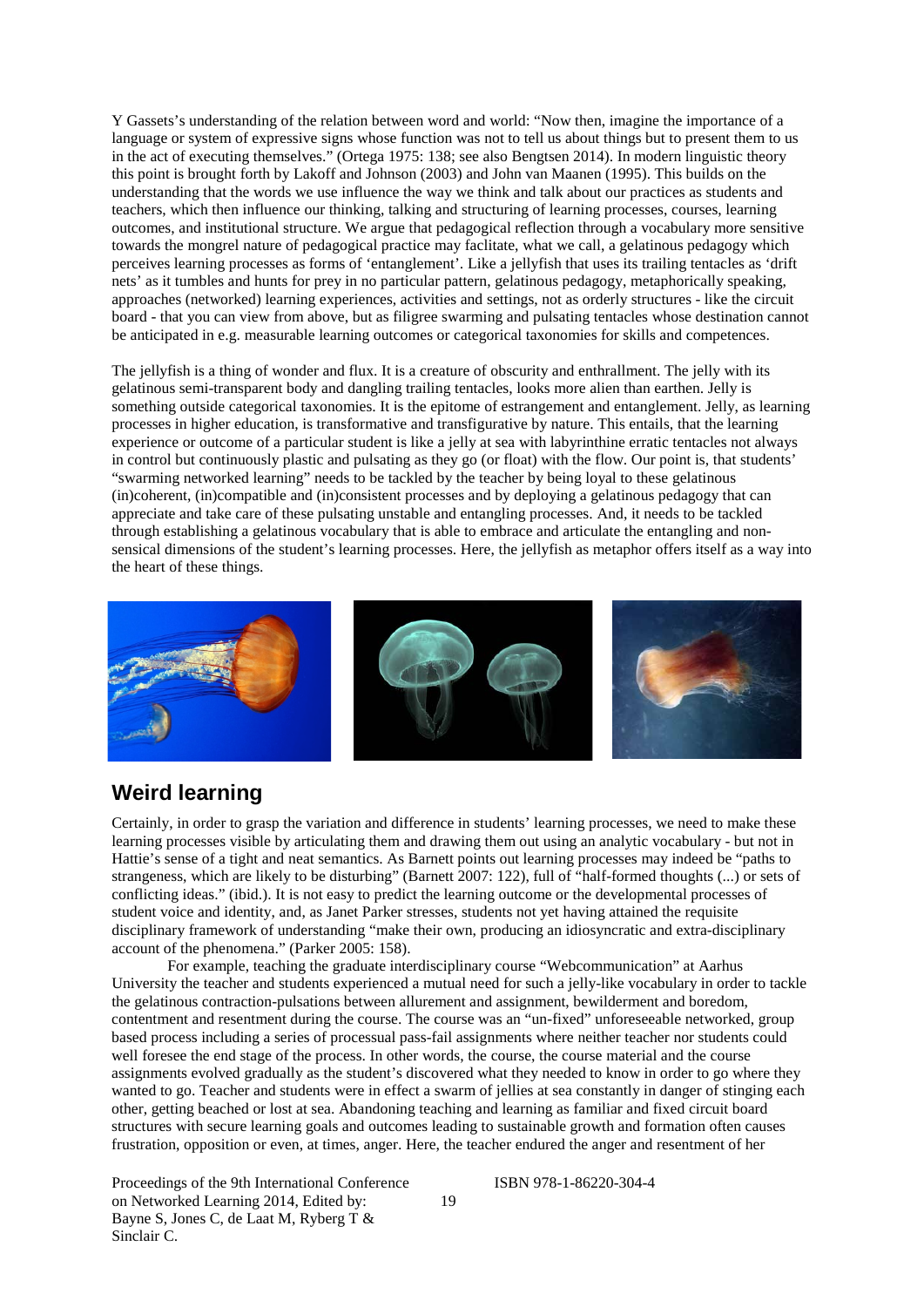students as she appreciated the jellyness of the students' struggle to survive the course while the students endured the unpredictability, confusion and constant destabilization of the course and the ways it was presented and framed by the teacher as they slowly and reluctantly came to appreciate - but not praise - the jelly-like qualities of the course and what it did to their thinking, talking and practice as students. Between teacher, students and course framework a constant fluctuation, change, destabilization (also of the teacher's authority) and adaptation were going on that only in a bourgeoning way had become meaningful and rewarding when the course was completed. However, the pronounced resentment and resistance present in the midterm evaluation was all but gone in the final evaluation even though the course remained puzzling to many due to its intentionally nonsensical, entangling and bewildering design. This example is included to show how gelatinous pedagogy is possible and might actually be practiced within higher education. That is, the seemingly systemic constraints that might exist within the system can be overcome or worked around through arguing for a gelatinous pedagogy through a jelly-like vocabulary. By preparing students to survive and navigate in the incomprehensible, incoherent and nonsensical courses can, by being gelatinous and apparently incoherent or nonsensical, provoke students to find their own (non)sensical or (in)coherent ways of being creative, risk-taking and enduring within the system.

Inspired by the jelly-like features described above we suggest that terms such as "weirdness" and "allure" must enter the vocabulary used to describe and define learning processes in higher education. These terms are drawn from the work of the contemporary American philosopher Graham Harman (2011; 2005; 2002) who uses the terms in an endeavour to reorient the focus of philosophical discourse back to the things themselves and their own strange, enchanting and discomforting worlds. Harman advocates what he calls a "weird realism" (Harman 2011: 17); in which we acknowledge that things and events are not merely products of whatever forms of constructivism in vogue in a given western society today, but actually small galaxies in themselves rich with strange powers and "living" a life of their own influencing everything else around them, things and humans alike. We argue that learning processes in higher education are equally "weird" in the meaning that they unfold in different and nonlinear ways. Each learning process; each student's own way into a different set of ideas or paradigm of understanding, is defined by the particular type of allure valid for the specific student. As educators, and as researchers into educational theory, we should aim at trying to understand these quirky, eccentric and sometimes bizarre ways of learning and becoming which stick to each student like glue or gel. Learning processes should not be understood as progression measured in a given taxonomy, but as a definite form of educational "charm" which takes hold of the student and transforms him or her. Harman writes that, for this particular form of educational drawing-in, he:

can think of no better technical term than charm. This word should be heard with overtones of witchcraft rather than those of social skills. What is at issue is not some sort of people-pleasing faculty in things, but a sort of magic charm or elixir that we sense in each thing, as when warriors devour tiger hearts or druids cautiously approach forbidden trees. The charm of objects is their innocent absorption in being just what they are (Harman, 2005, p. 137)

However, in contrast to culturally high status words like "authenticity" and "personal growth", nothing of value or status is guaranteed when confronted with the world-changing powers of higher education. From our daily practice as teachers and supervisors at the university we know that nothing can be promised or guaranteed for the particular student. Not everyone succeeds in learning important and lasting things during their time at the university, and they may even give up and drop out before any degree is obtained. Every lure may be a trap, every seemingly golden opportunity may turn out to be a disappointment. Harman describes this doublesidedness of higher education in a rather poetic manner:

We may sacrifice years to thankless study in order to hunt some golden unicorn glimpsed one day in the library, even though it may never enter our grasp and no one else may even believe that we ever saw it. […] all great styles charm us even if they deliver us to bondage in repulsive places, whether these be libertine dungeons, Nibelung underworlds, fields of chemical warfare, or outright slaughterhouses. (Harman, 2005, p. 141)

Not to set a sombre and sinister tone, but to point out, that we need a language to describe the "half-thoughts" mentioned by Barnett, and the "idiosyncratic" and abnormal ways of learning mentioned by Parker. Like with the jelly we are confronted with phenomena that are not easy to classify and fend off as commonplace challenges which can be dealt with in a straightforward manner. As with the jelly, we are drawn into a world in which phenomena exist which we never thought possible, not abiding to the general laws of sound biological

Proceedings of the 9th International Conference on Networked Learning 2014, Edited by: Bayne S, Jones C, de Laat M, Ryberg T & Sinclair C.

20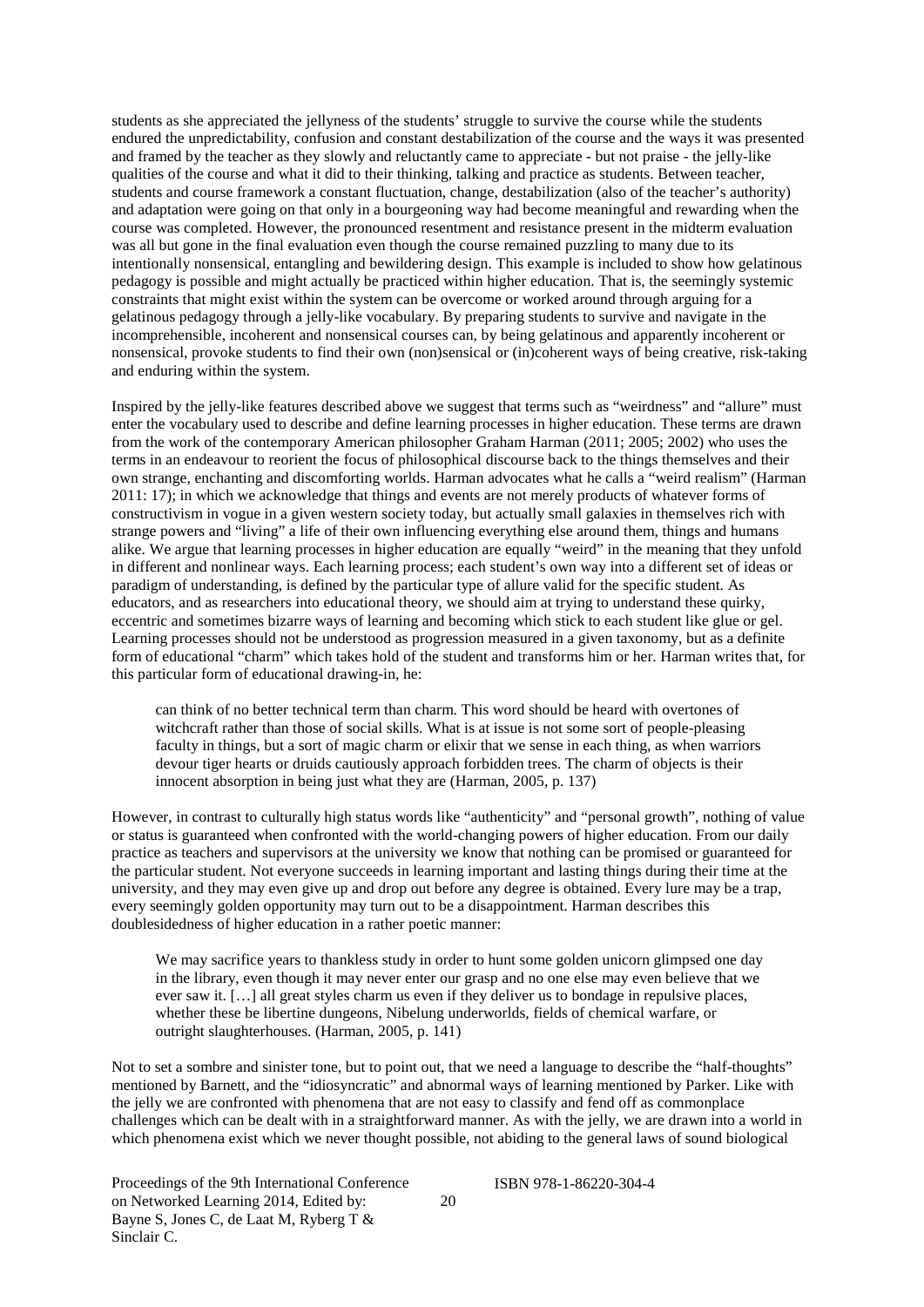and sensical lifeforms. Seeing the jelly may be a metaphor for seeing the world in a new way and at the same time sensing the discomforting implications this idea necessarily bring about regarding our hold on the world, and ourselves. Terms like weirdness and allure remind us of jelly-like qualities. They are not intended as quasiromantic longings for a transcendent world more sublime, nor are they brought forth as a pseudo-existential projection of "tough love" in learning environments. What we really need to acknowledge is that learning processes are exceedingly hard to pin down and predict. This does not mean, however, that they are impossible to describe or articulate. We need a jelly-like language to bring out these sometimes plastic, sometimes contradictive and contraintuitive aspects of ways of learning in higher education. Let the jelly be our guide.

#### **Crafting the unpredictable**

The professional development of e.g. jazz musicians (Sudnow 1978), students of Digital Design (Löwgren & Stolterman 2004), professional or aspirational computer gamers (Nørgård 2012) and craftsmen in general (Sennett 2008) isn't characterized by linear or taxonomic processes, coherent progression or consistency in learning outcome. Nor is it characterized by authenticity or personal growth. This becomes apparent if we look at students' first encounter with Digital Design at Aarhus University. Here, they are, for the first time in their life, asked to prove their theoretical understanding through partaking in design processes, demonstrating critical design thinking and constructing digital designs. Many of the students are unpleasantly surprised when they discover that an excellent explanation of theories, concepts and exam subject is not sufficient. If they have constructed an unreflective or context insensitive design through a frivolous design process they will get a poor grade. Furthermore, they will also get a poor grade if they are unable to inform their design process and design decisions through the use of critical and theoretical design thinking. Here, remit and prowess must be expressed as a gelatinous conversation between a group and digital or physical (craft) materials (Nørgård 2012).

Hence, it is not an education aiming at individual authenticity or personal growth, but, rather, an education that on the one hand, requires the student to be obedient to (digital) materials and the concrete design situation and, on the other hand, requires the student to shed his or hers individual identity and don a hive mind identity as a member of a design team (Schön 1987). Even at the exam, which is the only individual activity during the semester, the student has to answer for the groups' work as she or he tries to scholarly analyse and reflect on what was designerly done and theoretically implemented in order to develop their digital design.

Within Digital Design, the jelly vocabulary fits well and informs the learning processes going on as they are often incoherent, jagged, disruptive and even corrosive when compared with the general view on and expectations of progression both as taxonomical categories *and* personal growth within higher education. Like the jelly, teaching is organized as a built loose network of nerves in a ganglion-like structure incorporated into a gelatinous material. Like the jelly, the teaching design of Digital Design can at first seem like a pointless creature of annoyance and pain. Only slowly, the potential of jelly-like learning and gelatinous pedagogy becomes apparent to the bewildered student as she or he comes to appreciate entanglement, unpredictability and constant change as a prerequisite for *Intentional Change in an Unpredictable World* as the subtitle of a core book within Digital Design reads (Nelson & Stolterman 2012). In this way, learning is not something that can be measured on a taxonomic ladder or mapped out as a logical structure. Neither is it the expression of an innate talent or prodigious individual. It is an active-passive process of staying with the craft, incorporating the craft through repetition and design thinking and moving from being an individual towards becoming a competent expression of that particular craft (Nørgård 2011).

As a student you surrender your identity and let yourself be incorporated in the jelly-like learning process. Becoming a student in Digital Design is in this way an act of obedience: "To become skilled required, personally, that one be obedient" (Sennett 2008, p. 24). But becoming a student of Digital Design is not a matter of submission to a teacher, a curriculum or an institution. Rather, it is about gelatinous swimming in a sea of jellies, and letting yourself be alienated from your 'authentic and personal' self through letting your self become entangled in a network of co-learning. Consequently, letting the student learn to be entangled and gelatinous in his or her way of thinking also implies that you let go as a teacher and let the students tumble over themselves and appreciate this swarming learning process as networked learning. They need to be shaped by their craft without breaking. Becoming a digital designer within higher education requires reflexivity, responsibility and commitment (Löwgren & Stolterman 2004). It is about letting your thought or action become shaped by processes put in motion, it is about daring to be 'jellyfied' through enduring the sting of jelly and succumbing to tentacular life:

Proceedings of the 9th International Conference on Networked Learning 2014, Edited by: Bayne S, Jones C, de Laat M, Ryberg T & Sinclair C.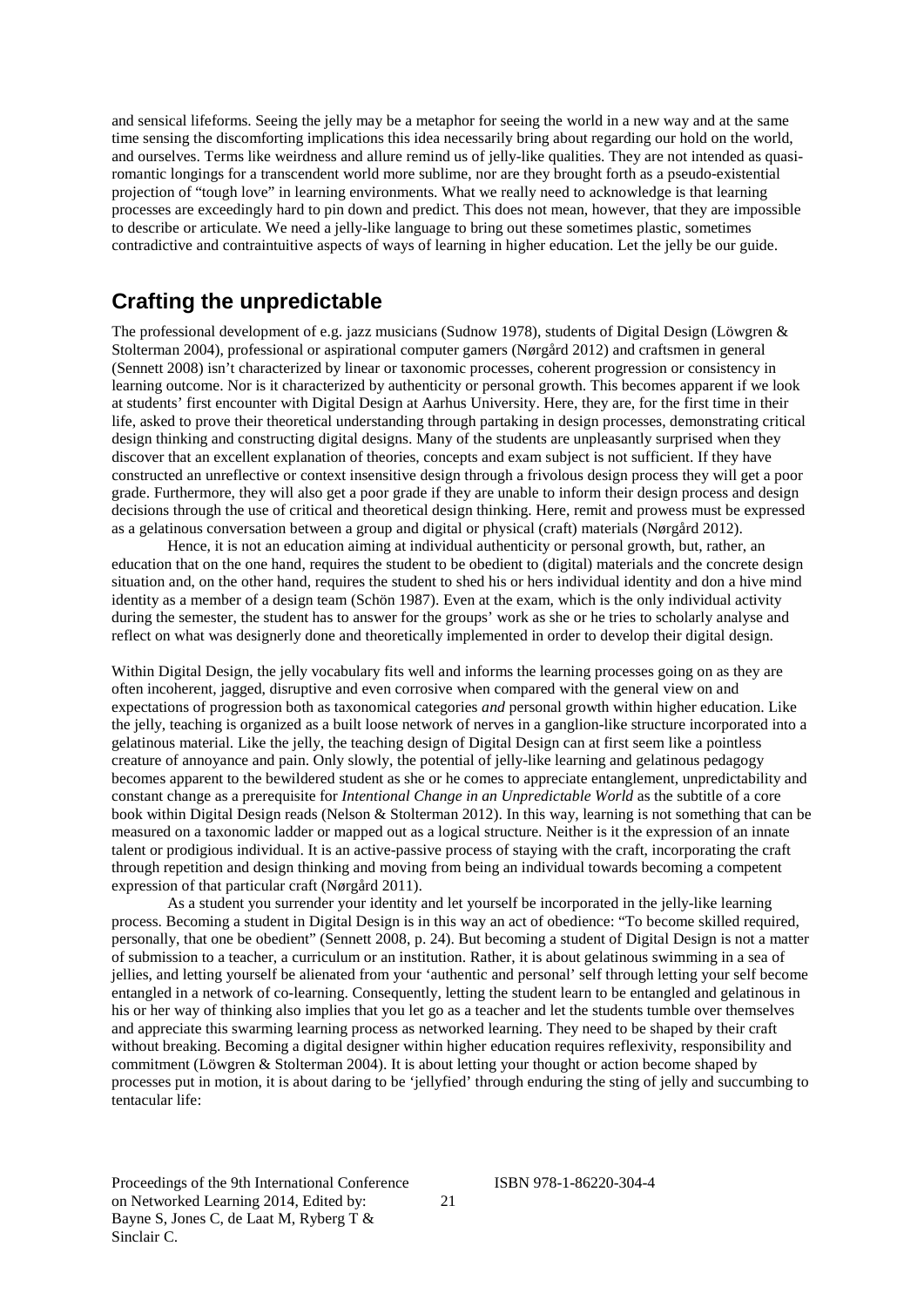learning by doing, so comforting a nostrum in progressive education, may in fact be a recipe for cruelty. The craftsman's workshop is indeed a cruel school if it activates our sense of inadequacy [...] inadequate personal performance hurts in a different way than inequalities of inherited social position or the externals of wealth: it is about you. Agency is all to the good, but actively pursuing good work and finding you can't do it corrodes one's sense of self. (Sennett, 2008, p. 96-97)

Daring to (let the student) succumb to a process of inherent networked estrangement and entanglement (sometimes without going anywhere) can in the end be corrosive to the student's - and teacher's - sense of self. Learning is neither in the student nor in the teacher but in the pulsating and transfiguring messy process emerging outside the control of both. Students and teachers must become malleable targets or structures for whatever jelly-like qualia that emerge from the learning process gently and fearless put in motion by the teacher as guide.



## **The limits of jelly**

We suggest the jelly as a metaphor for the qualities of language in educational theory, which enable a making visible of learning processes and nuances of student voice that are black boxed or caught in a blind angle by taxonomy-based language. One could argue that this does not make visible but on the other hand makes specific situation abstract and everyday reality poetic and mesmerizing in an imagined and artificial manner. One could also argue that by using the jelly as a role model for articulation of learning processes an epistemic hierarchy is established, thus giving privilege to certain types of learning processes and thinking styles. On the contrary we argue for a plasticity and inclusiveness in the language we use to cast our educational theories and descriptions of pedagogical practice.

We do not argue that the jelly should be a new educational totality that all other semantics should worship. Instead the jelly should be seen as a mirror that, by its strangeness and weirdness, reminds us of our own relatively strangeness and weirdness to each other as different and sometimes almost alien modes of learning, teaching and being. In this way the jelly in its monstrous and alien form, paradoxically, draws out what is most humane, open and solidary in us. However, it must be stressed that a gelatinous pedagogy cannot, and should not, either displace or substitute for other approaches to higher education pedagogy, but solely be understood as an alternative and complementary educational perspective, meaningful in some learning contexts and not others.

# **The potentials of jelly**

As a metaphor, vocabulary, framework and thinking tool the jelly is an incoherent being, fragile and vulnerable on one side, and dangerous and powerful on the other. By using jelly as a 'master trope' for thinking about networked learning and educational design within higher education we wish to present an alternative to less jelly-like and more circuit board-like ways of thinking about networked learning. Networked learning conceived as a circuit board structure is a safe and secure metaphor that both teacher and student are comfortable with. Thinking through the circuit board, flexibility and complexity are mapped out and can be assessed as a layout of pathways by which the student can chose his or her particular path through the system. Within this framework networked learning is established like electric currents along fixed pathways.

In this way, the learning process is conceived of as a well-ordered logic structure where flexibility and creativity can be planned ahead through course planning, learning goals and outcome. In this way, the circuit board is explicit in its model for learning progression and personal growth; networked learning as circuit board layout can be monitored from beginning to end. Here, we suggest jelly as a new framework or master trope for networked learning. Thinking through the framework and vocabulary of jelly, networked learning can be grasped as a gelatinous filigree network-lump in flux. Our point is, that a particular student's attainment of

Proceedings of the 9th International Conference on Networked Learning 2014, Edited by: Bayne S, Jones C, de Laat M, Ryberg T & Sinclair C.

22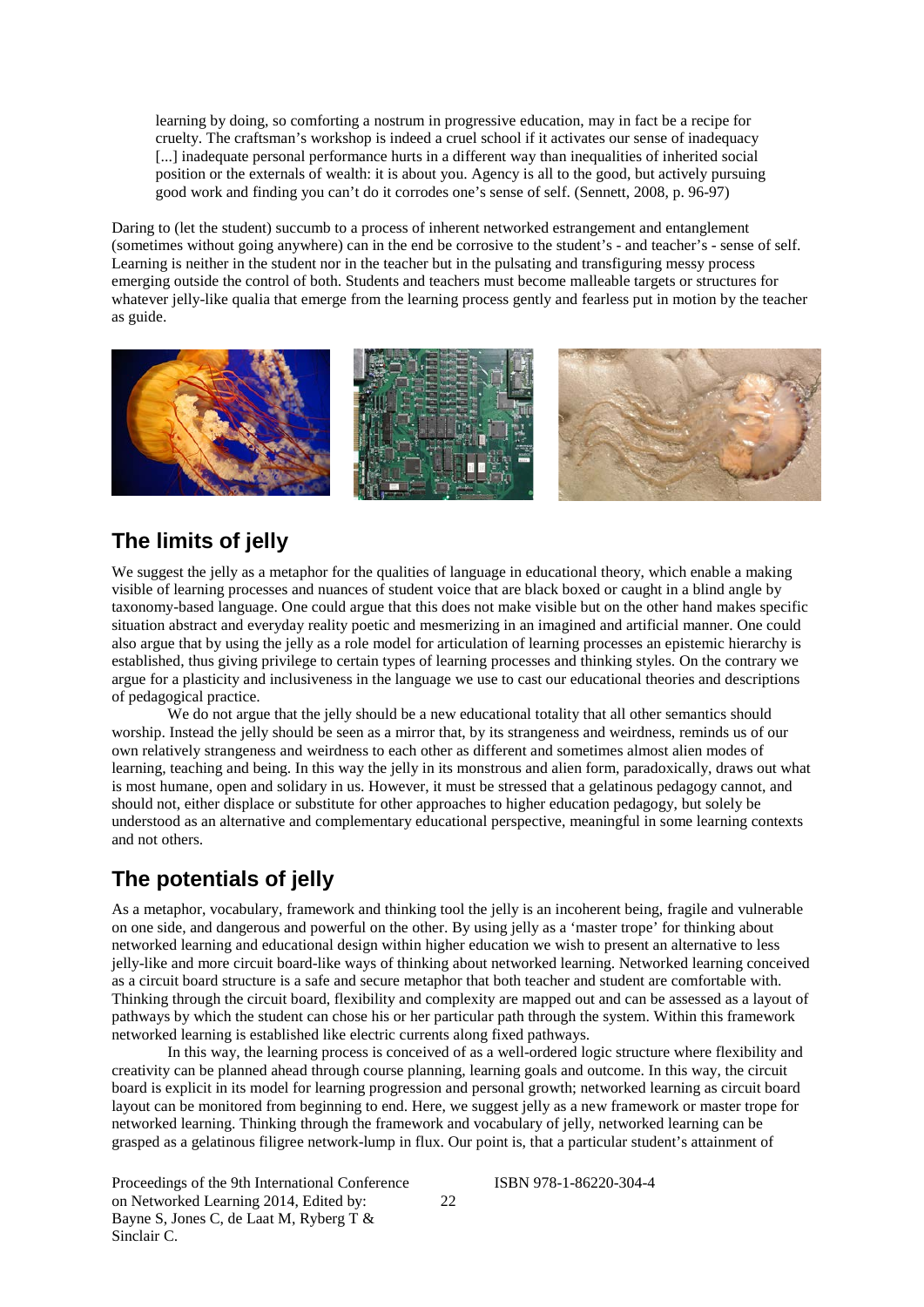meaning cannot necessarily be secured or catered for by establishing the outcome of a certain course for a student.

Conclusively, we point to the following three findings plus a suggestion for the further work needed in this prospect. This is presented in the four headlines as follow which use the jelly-metaphor as a unifying semantic cluster:

**1. Making a jelly-like vocabulary:** We suggest a new turn in educational theory; one which deals with diversity and transformation, hereby heralding educational theories which foreground educational run-ups, educational crashes, knowledge vacuums, crippled ideas and flawed learning outcomes. By using the jelly as a signpost and image for the strangeness and unbalanced progression of learning processes in higher education, we wish to conceptualise the weirdness of processes of learning and becoming at the university. This can lead to existential and cognitive fatigue, exhaustion and resignation. Together with a language for end points for learning goals, we need a language for students who never meet these goals, but still endure higher education and obtain a degree. Maybe they've met other goals of a different and more alienating character, which cannot be measured on the scales of "mainstream" thinking.

**2. The jelly at sea:** We argue that learning processes assume a life of their own and build on a particular form of allure present within each student's mode of becoming. Students are not drawn into a given field of knowledge in a vague view-from-nowhere-like manner. They catch a glimpse of their own particular golden unicorn which they set out to hunt down, even though it may be the bane to further educational experiences for them. This glimpse may also be a glimpse of a darker and more disturbing creature than the unicorn - it may indeed be a glimpse of an educational monster; a terrifying prospect of the limitations of one's own understanding and cognitive powers. The jelly holds many possible worlds of progression or downfall. Just as the jelly is 'at sea' both literally and metaphorically, the students are at sea as well. They are in a strange midst of vulnerability, power and fate.

**3. Networked learning as entanglement**: We suggest the jelly as an image of networked learning as a phenomena which do not present itself following a particular pattern, but instead a learning dynamic which swarm and tumble over itself. As the jellies swarm we argue that learning experiences swarm as well, creating often complex and challenging tasks for the particular student to focus on the most central and relevant learning outcomes. Our point is that the learning outcomes of the particular student do not necessarily match the expected learning outcome of the assessment criteria used for evaluation of student products. It is the task for the educator to be able to understand this "swarming learning", and to be able to guide the students in different ways according to their individual modes of approaching key aspect of a given core curriculum.

**4. Future work:** The glimpse of the jelly should be met by a pedagogy of care and solidarity. Learning processes have an open ended character – they are infinite and may possibly drain the will to learn of the student. If learning can be jelly-like in the manner argued for in this paper, we need a gelatinous pedagogy as well. This points to our future work; to launch a gelatinous pedagogy in order to match the "jelliness" of learning processes in higher education. A gelatinous pedagogy must be inspired by this tension, which Nietzsche makes visible (2006); the want to speak into a discourse understood by the majority of the paradigm, but at the same time speaking strange things because of ones displacement and personal visions. Nietzsche points to the "motley colours" (Nietzsche 2008: 621) of personal understanding and development, and reminds us that "our actions shine alternately in different colours, and are seldom unequivocal - and there are often cases, also, in which our actions are motley-coloured." (Nietzsche 2008: 622). Likewise we need a motley-coloured pedagogy, which match the mongrel world of higher education learning and being. In order to do that, the educator must be able to assume jelly-form in order to grasp the conditions for learning which challenge the students.

#### **References**

Barnett, R. (2013). *Imagining the University*. London & New York: Routledge

Barnett, R. (2011). *Being a University.* London & New York: Routledge

Barnett, R. (2007). *A Will To Learn. Being a Student in an Age of Uncertainty.* Berkshire: Open University Press

Barnett, R. & Coate, K. (2006). *Engaging the Curriculum in Higher Education*. Berkshire: Open University Press

Proceedings of the 9th International Conference on Networked Learning 2014, Edited by: Bayne S, Jones C, de Laat M, Ryberg T & Sinclair C.

23